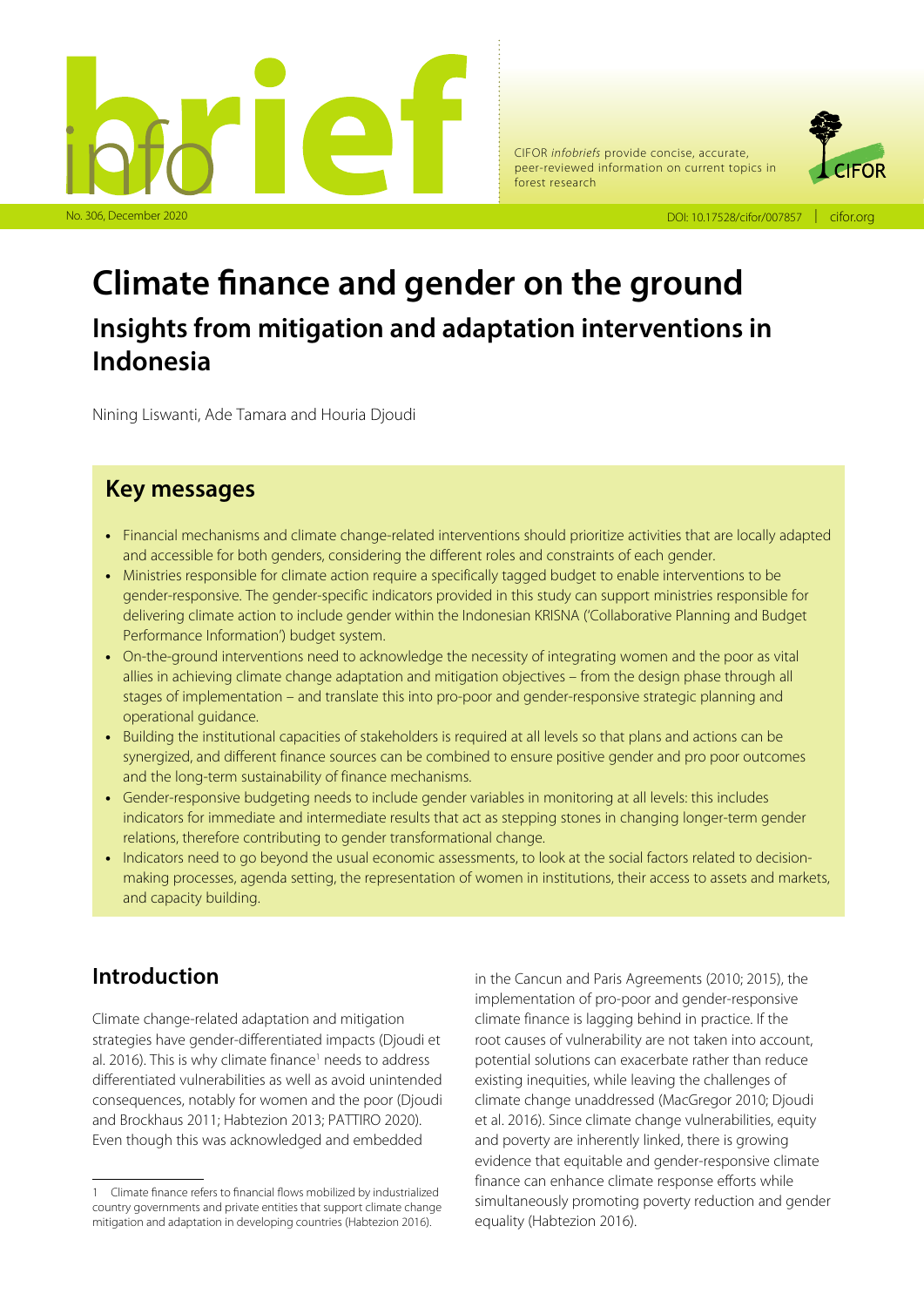The Government of Indonesia committed to addressing gender inequality in 1984 when the country ratified the CEDAW (Convention on Elimination of All Forms of Discrimination Against Women). This was followed up with Presidential Instruction No. 9 of 2000 on Gender Mainstreaming in National Development 2004–2009, a presidential decree that lay the foundations for a longterm national development plan (RPJPN 2005–2025) committed to gender equality and the alignment of Indonesia's national development agenda with Sustainable Development Goal (SDG) 5 (UNDP nd).

The study that underpins this info brief focuses on adaptation and mitigation climate action at sub-national level within Indonesia. Climate action is defined as projects and programs to mitigate or adapt to climate change at the household, village or district level. These actions include, but are not limited to, budget items tagged in the Indonesian Climate Budget Tagging system (CBT) as climate change mitigation and adaptation action. In this study we adopted a multilevel approach to assess whether climate financial flows and climate actions contribute to long-term gender transformative change and pro-poor co-benefits on the ground. We adapted the Gender Analysis Pathway (GAP) (Bappenas and KNPP 2007) and Gender Transformative Change (GTC) conceptual frameworks (Hillenbrand et al. 2015) to design the study and develop indicators that can support the integration of gender in future interventions.

# **Research sites**

Two climate actions were selected; both were funded by the state budget (*Anggaran Pendapatan dan Belanja Negara*, APBN) at subnational level:

i. The agroforestry program run by the Watershed Management and Forest Protection Agency Serayu Opak Progo (*Badan Pengelolaan Daerah Aliran Sungai dan Hutan Lindung Serayu Opak Progo*, BPDASHL SOP), under the Ministry of Environment and Forest (MoEF) – this was tagged as climate mitigation. In 2017, BPDASHL SOP received around IDR 7.2 billion for agroforestry interventions; the agroforestry program was implemented in 45 villages across the watershed on around 25 ha in each village, with a budget allocation of IDR 160 million per village (~ USD 11,000). The 'bottomup' budget flow was based on provincial and

village-level dialogue. Beneficiaries included men, women, young, old and poor who were members of a farmer's group.

ii. The artesian well program, run by the Geological Agency of the Center for Groundwater and Environmental Geology in Bandung, under the Ministry of Energy and Mineral Resources (MoEMR) – this was tagged as climate adaptation. Targeting 500 locations in Indonesia, the program is one of the national priority programs. MoEMR is responsible for ensuring the availability of ground water, as 59% of the population depend on wells for drinking water. Ground water plays an increasingly important role as a raw water source to meet the need for clean water, particularly in disaster-prone areas or areas where water is difficult to source. As such, the government is obliged to guarantee people's rights to clean water by establishing artesian wells for local communities. The budget flow was top–down; companies were subcontracted at national level and constructed wells were given to the district government. Beneficiaries included men, women, old, young and poor in one village community.

Data was collected through a desk review, key informant interviews and focus group discussions. This included a total of 21 key informant interviews (13 men and 8 women), and 8 focus group discussions, with 4 groups of men (22) and 4 groups of women (20). For the agroforestry program, three villages in Central Java were selected to represent different geographies in which agroforestry projects were being implemented. Villages were located in an area prone to disaster/landslides (Site 1), a water catchment and recharge zone (Site 2), and an area along the riverbank (Site 3). For the artesian well program, one village (Site 4) in East Lombok was selected, where an artesian well was built in 2018 (see also Liswanti et al. 2020).

# **Lessons learned: Climate action on the ground**

### **Climate actions in the two subnational projects have provided mitigation and adaptation benefits.**

The agroforestry projects were carried out on previously unproductive lands that were prone to landslides and erosion. The selected tree species have contributed not only to carbon absorption, but also to soil retention,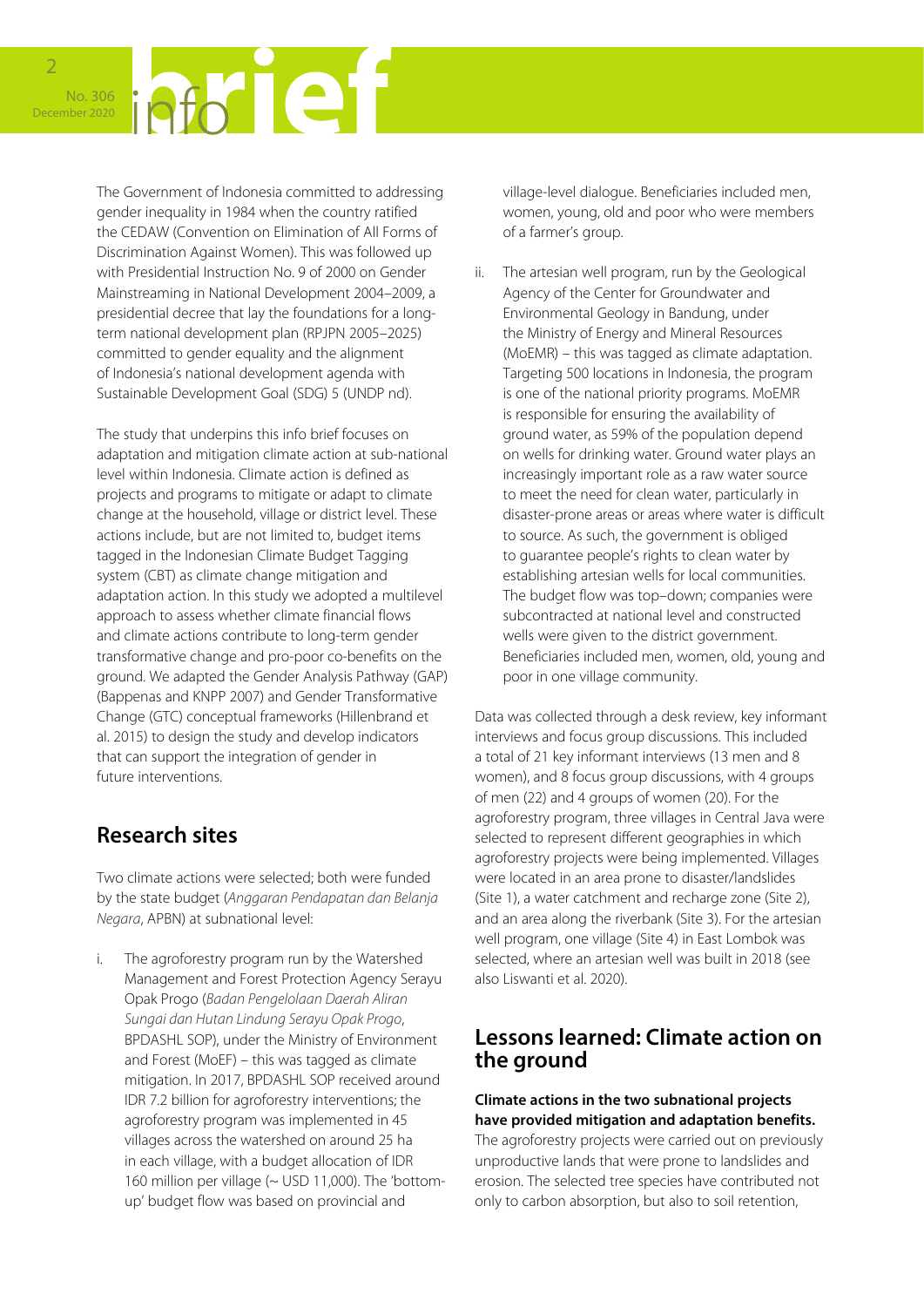

thus decreasing disasters like erosion, landslides and floods. The artesian well also helped the local community through the dry season. Its function, which was not only to provide drinking water for humans but also for livestock, brought positive impacts to the local community.

**Linking adaptation and mitigation planning is key to enhancing the co-benefits of budget and interventions, particularly within the same sector, project and/or region.** This can be done by considering the mitigation outcomes (i.e. carbon sequestration) of adaptation interventions, and vice versa, taking into account any adaptation benefits that can enhance local people's adaptive strategies when planning for mitigation interventions. For instance, the mitigation intervention studied here consisted of planting trees for carbon absorption, but at the same time, this intervention was protecting local people from landslides. Synergizing adaptation and mitigation benefits at the jurisdiction or landscape level will make financing climate action more efficient, as generally it is the same stakeholders who are involved in implementing the different programs and actions taking place at the jurisdiction level.

### **Combining and synergizing different financing mechanisms and streams at the local level is key.**

In the adaptation project, the local actor was able to create synergies between the different programs, even though financing for these programs came from different streams. For example, the village leader used Dana Desa (Village Fund) to increase farmers' assets by providing cows to farmers groups; these groups were then able to take cattle water supplies from the artesian well. The farmers using the well water gave monthly contributions to maintain the well, thereby enhancing the sustainability of this intervention. Leveraging different funds, stakeholder leadership and community social capital at the local level, can create synergies and enhance the sustainability of climate actions.

#### **While poverty alleviation is clearly prioritized in all the climate projects studied, gender equality has not received commensurate attention.** The

climate change mitigation (agroforestry) and adaptation (artesian well) programs are included in the national priority programs of the Ministry of Environment and Forestry and Ministry of Energy and Mineral Resources, as stated in their 2015–2020 plans. The main objectives of these plans are: (1) to rehabilitate key land areas that

are either community-owned or non-state forest lands (mitigation); and (2) to provide clean water resources in areas with no or limited access to water, or in areas that are drought-prone (adaptation), with the expectation of alleviating poverty. Alleviating poverty is seen as more of a priority than gender equality. This means that the focus is on improving all livelihoods via the agroforestry intervention, just as providing water resources for consumption and domestic work has a particular focus on the poor, with no differentiated impacts planned for different social groups, or men and women.

**The results of focus group discussions and semistructured interviews reveal that no gender analysis was included in the budget or design of either adaptation and mitigation initiatives studied.** The initial design of the agroforestry project (mitigation) focused on environmental impact for the community, with a brief analysis of the social and economic aspects of the local community. Similarly, the development of artesian wells (adaptation) prioritized areas with no or limited access to water, or drought-prone areas. Even though some positive impacts were found in the adaptation project in terms of some women's workloads reducing, these impacts can be seen as unintended positive gender outcomes; the project's initial aim was to secure water for the community at large and women were not specifically included in the design or implementation. Although our discussions in the field revealed people perceive that, "what is good for the community is good for women," our results show that in reality this is not always the case.

### **Increased workloads affect women's vulnerability; most women are responsible for productive and reproductive work, both in the home and in**

**the field.** Our results showed that in the mitigation project, intervention activities increased the workload for women. This is particularly problematic when the trees planted don't improve women's income directly or provide them with secured access to resources, decision-making processes and capacity building programs. Many women responsible for trees planted in the field did not really understand the long-term outcomes of the intervention; they were more aware of the disadvantages they brought, like increased workloads and the difficulties that came from having additional trees in their fields. Although the intervention may have initially resulted in increasing the community's adaptive capacity, the lack of women's integration in the program, and particularly in the capacity building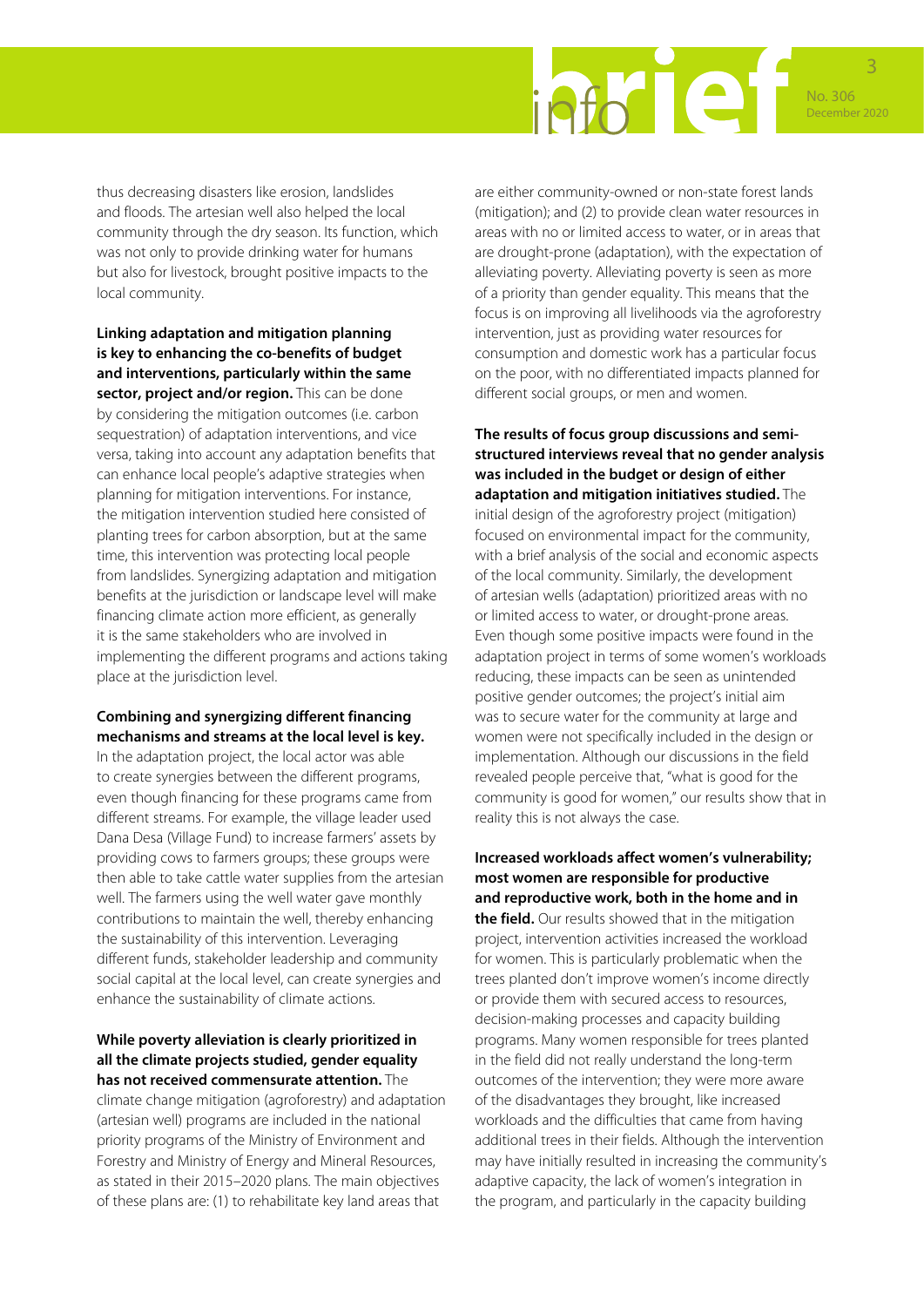

sessions, jeopardized the intervention's objectives in the long term. In the artesian well project, decreasing the water-collection workload did not always lead to less vulnerability. Relying on other family members to collect water means that women become highly dependent on the presence of these family members at home. Findings showed different insights and the complexity of gender considerations that climate change interventions need to address, as well as the need for differentiated and context-specific gender analysis within climate change interventions.

**Budgets to cover gender-responsive interventions must also cover gender-differentiated monitoring, at all levels.** This needs to include immediate and intermediate results that act as stepping stones, shifting longer-term gender relations and therefore achieving gender transformational change. Measured indicators need to go beyond the usual economic assessments, to include social factors related to decision-making processes, the representation of women in all institutions, their access to assets and markets, empowerment and capacity building (see Table 1).

**Table 1. A summary of indicators relevant for the two studies, elaborated using the Gender Transformative Change (GTC) conceptual framework (Hillenbrand et al. 2015)**

| <b>Indicator</b>      |                                                                                                                                            | <b>Examples from the study</b>                                                                                                                                                                                 | Questions to address the indicator, in<br>future interventions                                                                                                                                                                               |
|-----------------------|--------------------------------------------------------------------------------------------------------------------------------------------|----------------------------------------------------------------------------------------------------------------------------------------------------------------------------------------------------------------|----------------------------------------------------------------------------------------------------------------------------------------------------------------------------------------------------------------------------------------------|
| Income                | Indicator 1: Gender<br>wage differentials                                                                                                  | AF: wage salaries differed by gender,<br>with men receiving higher incomes                                                                                                                                     | Do women and men derive similar<br>income from the products and assets<br>provided by the intervention?                                                                                                                                      |
| Labor and<br>workload | Indicator 2: Changes<br>in time use in selected<br>activities                                                                              | AF: planting trees resulted in higher<br>workloads for women, as tree<br>maintenance is undertaken by women.                                                                                                   | Are the activities related to the<br>intervention changing work repartition<br>at the household or community levels?                                                                                                                         |
|                       |                                                                                                                                            | AW: women saw a decrease in workload.<br>as water collection was undertaken by<br>men (children, elderly, husband), except<br>for widows or single women.                                                      | Does the workload increase or<br>decrease for women? If it decreases,<br>how do women use the time they<br>qain?                                                                                                                             |
| Assets                | Indicator 3: Ability to<br>claim the output and<br>income produced by<br>the asset                                                         | AF: The income derived from tree<br>products is aimed to benefit the family;<br>women's ability to claim this income<br>depends on the willingness and abilities<br>of men to share this income with<br>women. | Can all benefits and assets generated<br>by an intervention be accessed equally<br>by different community members<br>(women and men)?                                                                                                        |
|                       | Indicator 4: Proportion<br>of women to men<br>with access to those<br>assets (physical, social,<br>economic) that are key<br>to resilience | AF: Tree fruits are usually collected by<br>women and sugar palm is collected by<br>men (because it is located deep inside<br>the forest).                                                                     | What proportions of men and women<br>have access to assets which are key<br>to adaptive capacity and resilience in<br>face of crisis (climatic or non-climatic)?<br>Does the intervention improve those<br>access mechanisms or reduce them? |
|                       | Indicator 5:<br>Agroforestry products<br>that are key to<br>resilience                                                                     | AF: The trees protect fields houses from<br>landslides and erosion equally for all<br>members of community (both genders).                                                                                     | How do those assets influence the<br>resilience of communities to future<br>events? Are the impacts the same<br>or different according to gender,<br>age, etc?                                                                               |
|                       |                                                                                                                                            | AF: The fruit trees (for Site 1 and Site 2)<br>derive economic benefits but men are<br>generally responsible for selling the fruit.                                                                            |                                                                                                                                                                                                                                              |
|                       | Indicator 6: Gendered<br>rules governing access<br>to productive assets<br>and markets                                                     | AW: No gendered rules regarding access<br>to water.                                                                                                                                                            | What are the gendered rules<br>governing access to productive assets<br>and markets? Do women and men<br>have the same access to land and<br>market opportunities?                                                                           |
|                       |                                                                                                                                            | AF: Local gender-specific restrictions<br>for land tenure (most land is owned<br>by men).                                                                                                                      |                                                                                                                                                                                                                                              |

*Continued on next page*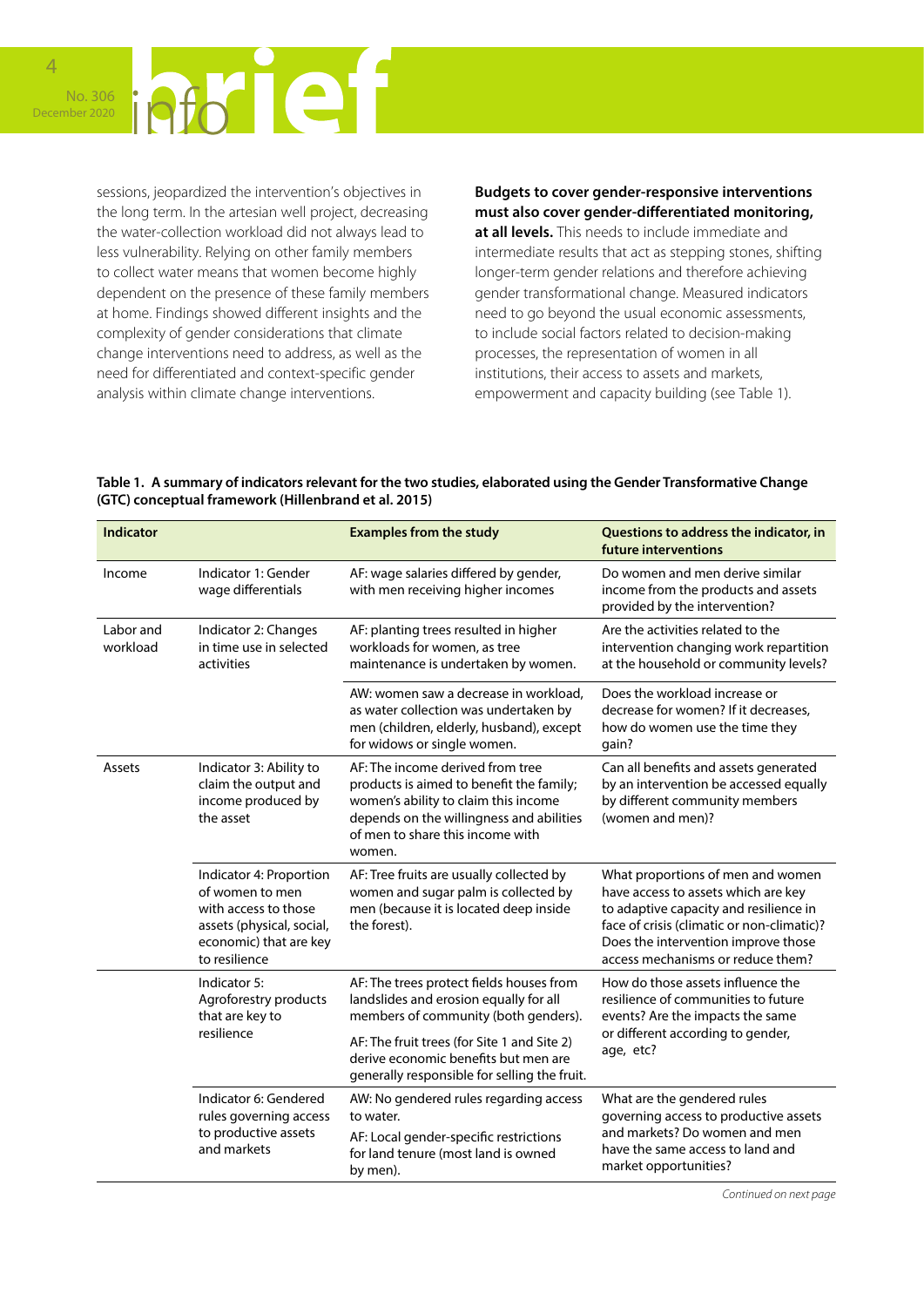

### **Table 1.** Continued

| <b>Indicator</b>                           |                                                                                            | <b>Examples from the study</b>                                                                                                                                                                                                                                                                                                                                                                    | Questions to address the indicator, in<br>future interventions                                                                             |
|--------------------------------------------|--------------------------------------------------------------------------------------------|---------------------------------------------------------------------------------------------------------------------------------------------------------------------------------------------------------------------------------------------------------------------------------------------------------------------------------------------------------------------------------------------------|--------------------------------------------------------------------------------------------------------------------------------------------|
| Knowledge,<br>skills and<br>awareness      | Indicator 7: Extent of<br>training or networking<br>among local women,<br>compared to men  | In both interventions, women rarely<br>joined the many training sessions or<br>community meetings regarding the<br>intervention.                                                                                                                                                                                                                                                                  | What is the rate of participation of<br>women and men in community's<br>organizations?                                                     |
|                                            |                                                                                            |                                                                                                                                                                                                                                                                                                                                                                                                   | How is the participation of women<br>characterized? (Just presence, active,<br>proactive?)                                                 |
| Agenda                                     | Indicator 8: Increased<br>rate of participation<br>in community's<br>organizations         | Women were neither consulted nor part<br>of the capacity-building programs at<br>most sites, in both interventions.                                                                                                                                                                                                                                                                               | Did the intervention increase the<br>participation of women in local<br>institutions or organizations?                                     |
|                                            | Indicator 9: Systemic<br>acceptance of women's<br>entitlement and<br>inclusion             | AF: Women's involvement in the program<br>is related to their ownership over the<br>land, which is mostly owned by men.                                                                                                                                                                                                                                                                           | How was the participation or inclusion<br>of women seen, by themselves, by<br>other community members and by<br>other stakeholders?        |
| Internal and<br>psychological<br>resources | Indicator 10: Self-<br>esteem, self-efficacy<br>and psychological<br>well-being            | AF: the program did not contribute to<br>increasing women's confidence, as they<br>were not involved in capacity building or<br>empowerment actions.                                                                                                                                                                                                                                              | How did the intervention influence the<br>self-esteem and wellbeing of women?                                                              |
|                                            |                                                                                            | AW: the program reduced the workload<br>for women, which may lead women<br>to use that time for well-being related<br>activities.                                                                                                                                                                                                                                                                 | What about conflicts?                                                                                                                      |
|                                            | Indicator 11:<br>Assertiveness and<br>autonomy                                             | AF: the program could contribute to<br>women's financial autonomy when trees<br>start producing fruits.                                                                                                                                                                                                                                                                                           | To what extent was the intervention<br>able to create autonomy for women?                                                                  |
|                                            | Indicator 12: Perceived<br>ability to change things<br>collectively in the<br>community    | AF: In one village, both men and women<br>collaborated to maintain the results they<br>achieved.                                                                                                                                                                                                                                                                                                  | To what extent was the intervention<br>able to create collective and social<br>coherence in the community?                                 |
|                                            | Indicator 13: Group<br>cohesion, trust and<br>inclusivity                                  | AF: The implementation of the<br>agroforestry project was done<br>individually, however the achievements<br>are seen as a group achievement. The<br>farmers acknowledge the benefits of<br>the program for protection against<br>landslides and increased land<br>productivity.                                                                                                                   | How does the intervention influence<br>the social capital and inclusiveness in<br>the community?                                           |
| Collective<br>agency and<br>action         | Indicator 14: Women's<br>perception that<br>their interests are<br>represented             | AF: Most women in the three villages<br>were not involved in decision making<br>around the agroforestry project. In one<br>village, women were consulted indirectly<br>by their husbands, but the species<br>retained were those preferred by men. In<br>one site, women attended a meeting but<br>stayed silent throughout the meeting<br>because of social and cultural gender<br>restrictions. | Do women perceive their interests and<br>needs to be represented in the design<br>and implementation of interventions?                     |
|                                            | Indicator 15: Perceived<br>group accomplishments<br>and future expected<br>accomplishments | AF: The agroforestry program was<br>coordinated by a farmers' group leader,<br>but implementation was carried out<br>individually.                                                                                                                                                                                                                                                                | How did the intervention influence<br>women's ability to realize group<br>achievements? What are the prospects<br>for future achievements? |

*Continued on next page*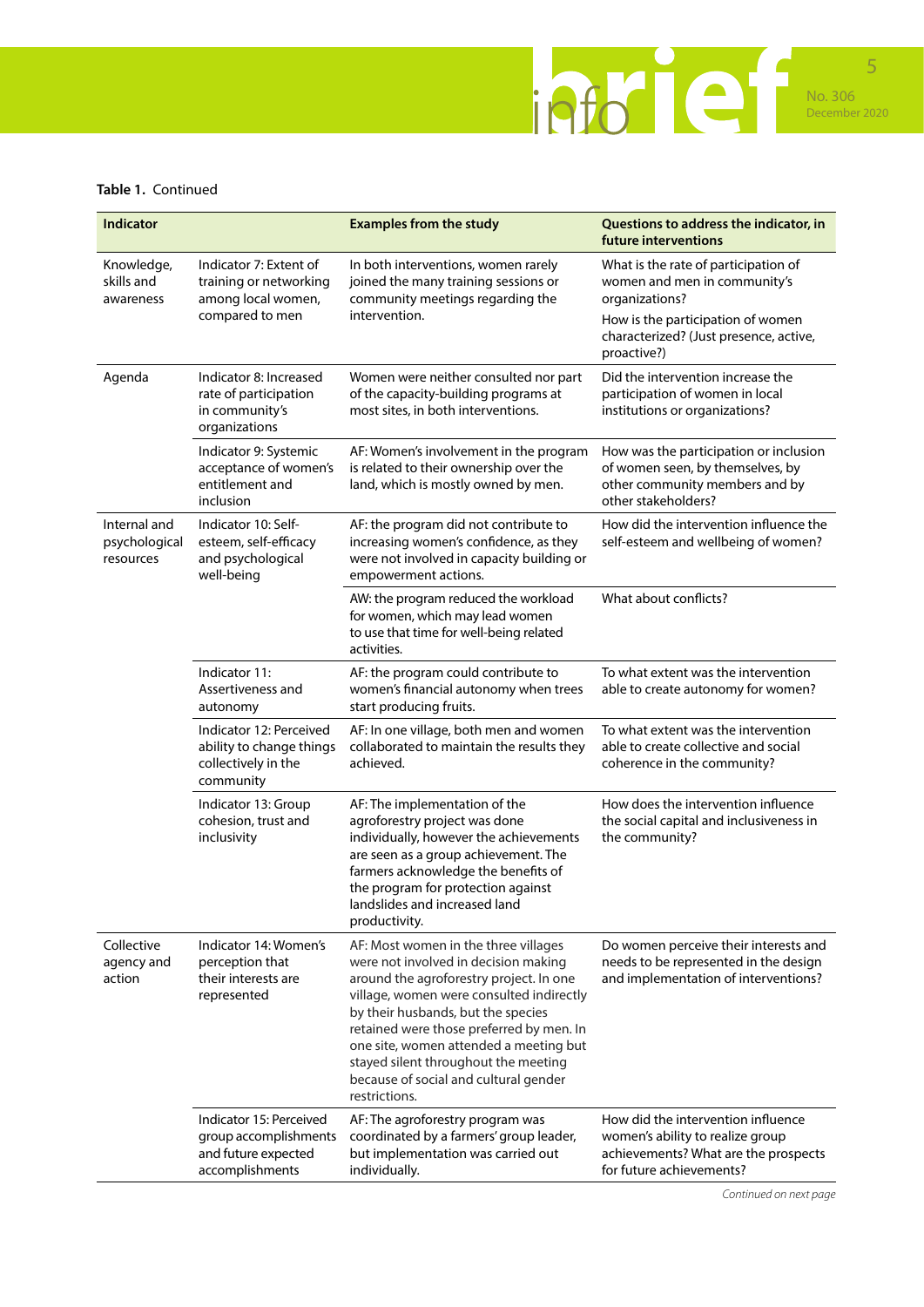

#### **Table 1.** Continued

| <b>Indicator</b> |                                                                                                                      | <b>Examples from the study</b>                                                                                                                                                                                                                                                     | Questions to address the indicator, in<br>future interventions                                                                        |
|------------------|----------------------------------------------------------------------------------------------------------------------|------------------------------------------------------------------------------------------------------------------------------------------------------------------------------------------------------------------------------------------------------------------------------------|---------------------------------------------------------------------------------------------------------------------------------------|
|                  | Indicator 16: Group<br>cohesion, trust and<br>inclusivity                                                            | AF: There was no increase in group<br>value, as implementation was done<br>individually. The farmers' group only<br>distributed government-provided<br>resources.                                                                                                                  | How do the intervention influence the<br>social capital and the inclusiveness in<br>the community?                                    |
|                  | Indicator 17:<br>Effectiveness of group<br>leadership                                                                | AF: The group leadership was perceived<br>as effective by most of our respondents<br>in all three villages. Through the<br>farmers' group, farmers receive valuable<br>knowledge on agroforestry.                                                                                  | What are the leadership qualities that<br>made the intervention more gender<br>equal?                                                 |
|                  | Indicator 18: Evolution<br>of group rules and law                                                                    | No rules and sanctions are imposed in<br>either program                                                                                                                                                                                                                            | Did the intervention affect the rules<br>and values in the community? Are the<br>new rules more inclusive?                            |
|                  | Indicator 19: Questions,<br>complaints and<br>requests from women<br>to the village council<br>(grievance mechanism) | In both interventions, traditional<br>structures (i.e. the village heads) are<br>responsible for grievance mechanisms.<br>In some AF sites, women complained, via<br>their husbands, about trees disturbing<br>their activities in their fields and<br>increasing their workloads. | Is there a grievance mechanism to<br>address conflict? Have women access<br>to those mechanisms? What happens<br>when women complain? |
|                  | Indicator 20: Expansion<br>of group ambitions;<br>actions initiated by the<br>groups                                 | AW: There is a plan to change<br>management of the artesian well to a<br>village-owned water company (PAMDES)<br>under the village government. It is not<br>clear if the integration of women will be<br>improved.                                                                 | What plans and initiatives are being<br>initiated by local groups? Were<br>any of these initiated through the<br>intervention?        |
|                  | Indicator 21: Diversity<br>of representation and<br>leadership                                                       | In general, women are involved in local<br>government leadership structures,<br>however not in the design and<br>implementation of both interventions<br>studied.                                                                                                                  | Who is represented in the leadership<br>structure and who is not (including<br>gender, class, age, ethnical group)?                   |

Note: AF = Agroforestry; AW =Artesian well

**A key narrative around gender and poverty was observed across the study sites:** *Reducing the poverty of everyone is a noble, altruistic goal to ensure basic human dignity. Gender equality is about women demanding their rights. Poverty reduction therefore takes priority over gender equality.* 

This narrative ignores the fact that gender and poverty are interlinked – we cannot reduce poverty as a society if half of the population suffers more than the other. Our findings reveal gender-differentiated impacts in both the mitigation and adaptation activities. These programs were built on the assumption that women are part of the community, however as each woman is differently affected (e.g. by poverty, disability, marital status), it is vital to integrate gender and vulnerability issues into planning and project design in order to effectively

tackle poverty. Agricultural activities see clear gender divisions; although men take on the physical work, women's ongoing workloads are increased, and there is no capacity building for women. This results in a limited understanding of the importance of trees for preventing disasters, with women cutting trees down if they disturb their crops. In the adaptation activity, workloads differed among women. Although women dominate in the domestic sphere, women with husbands or children rely on them to take water from the wells, unlike the widows or single women who take the water themselves.

**There were limited opportunities for women and the poor to voice their concerns and influence fund management and use.** This was reflected in the implementation of interventions at community level, as shown in Box 1 and 2.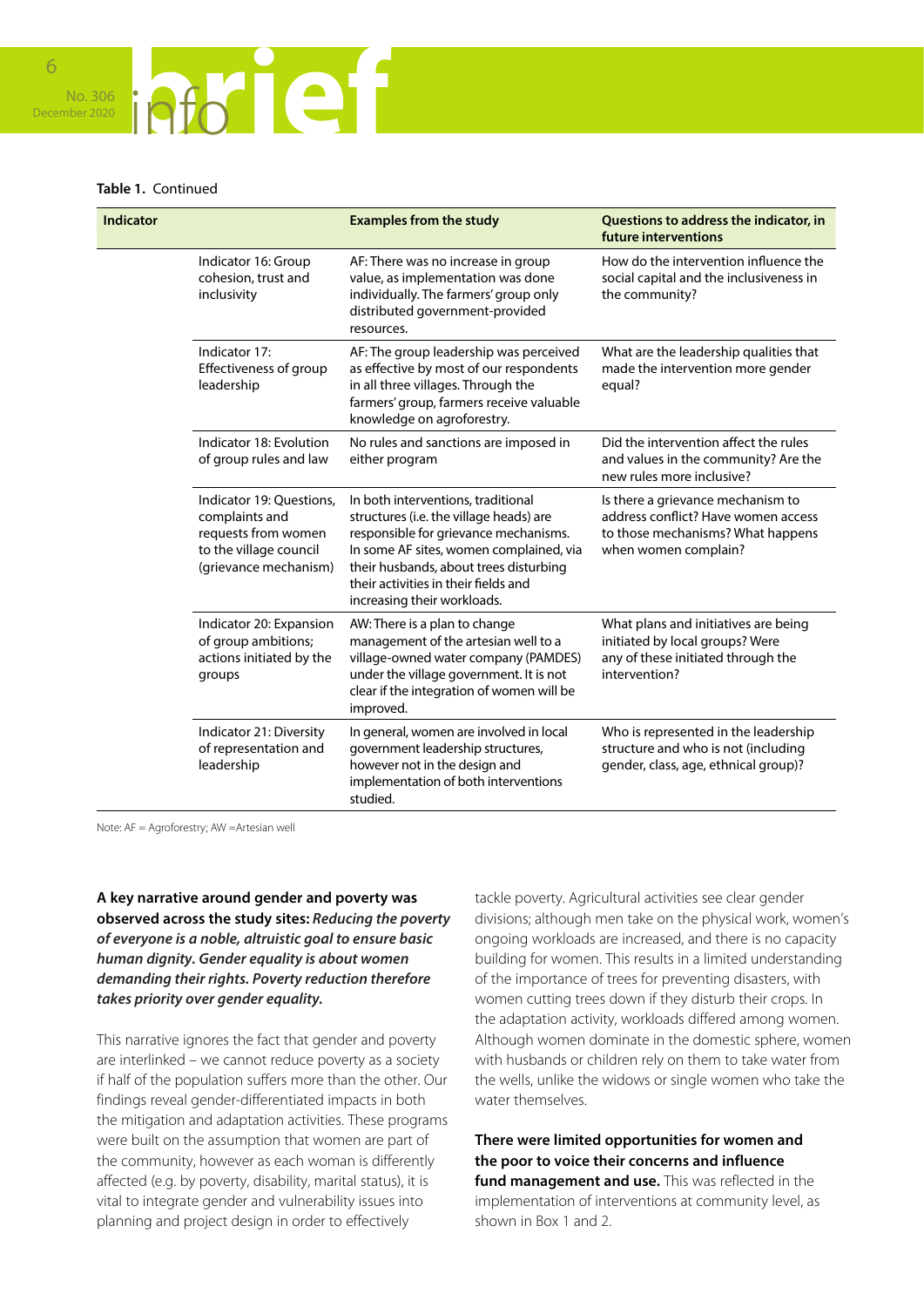

#### **Box 1. Mitigation: Gender inclusion helps to both avoid maladaptation and achieve mitigation objectives**

The agroforestry projects we studied planted trees on privatelyowned farmlands to sequester carbon and provide additional livelihood benefits. Women were responsible for most of the planting, maintenance and harvesting activities where these trees were planted. Yet they were not involved in the planning and design of the agroforestry projects, including site and species selection. Subsequent capacity building and socialization sessions targeted men, who are perceived to be the 'farmer'. Despite being given responsibility for them, women were not familiar with the trees and or the climate change rationale behind the action.

A failure to integrate women in the design of the intervention, and the lack of capacity building targeting women, resulted in little incentive for women to take care of the trees, which resulted in trees dying in many fields. The lack of gender integration thus hindered the long-term sustainability of the climate change action, as the objective was to protect the fields from erosion and landslides.

#### **Box 2. Adaptation: Intervention benefits for women and the poor**

The artesian well project was proposed jointly by provincial authorities and farmer group leaders in a bottom-up approach to project implementation, however women and the poor were still excluded from decision-making. The artesian well project, designed to achieve adaptation objectives, provided some benefits for women and the poor, however, women were not consulted during the implementation of the project. Women and the poor benefited from the wells, as their presence reduced the time needed for water collection, but they were not involved in decisions that could have improved the effectiveness of this project, for example on the location and maintenance of the well. Access depends on the ability to transport water from well to the house, which excludes the poorest households (notably the elderly, and women-headed households) from benefiting.

### **Recommendations**

### **Gender, climate change and intersecting vulnerabilities**

Climate change adaptation and mitigation interventions must be based on a solid gendered vulnerability assessment, including sex-aggregated data on workloads, income, access to assets and land, and representation in decision-making processes. Participatory scoping, to identify the specific needs of women, men and vulnerable groups thus ensuring the gender responsiveness of programs, is key in order to determine genderdifferentiated climatic and non-climatic impacts, and to design adaptation strategies which enhance the capacity of the vulnerable. The availability of sex disaggregated data to assess the gender responsiveness and gender-differentiated impact of interventions is crucial in this process.

### **Capacity building**

Capacity building programs targeting farmers need to make sure that the target groups are representative and gender balanced, so they can benefit women and men equitably. Building the institutional capacities of stakeholders is needed to be able to synergize action and plans, combine different sources of finance to increase the sustainability of actions, and ensure the long-term sustainability of finance mechanisms at regional and local levels.

### **Climate change mitigation and adaptation budgets**

Ministries responsible for delivering national priority programs on climate change adaptation and mitigation need to include the artesian well and agroforestry projects in the existing gender-responsive climate budget tagging system. Ministries providing gender-responsive budgets need to develop guidelines for gender-responsive climate budgeting, for delivering ministries to better understand the benefits of tagging in the KRISNA (Collaborative Planning and Budget Performance Information, *Kolaborasi Perencanaan dan Informasi Kinerja Anggaran*) budgeting system. It is critical to improve coordination between delivery ministries – the Ministry of Women's Empowerment and Child Protection, the Ministry of Finance, and the Ministry of National Development Planning – in particular for Indonesia's climate budget, gender-responsive budget, and the process of developing Gender Analysis Pathways and Gender Budget Statements.

# **Acknowledgments**

This study is developed under the UNDP Sustainable Development Financing (SDF) project supported by UNDP Strengthening the Governance of Climate Change Finance (GCCF) and UNDP-UNEP Poverty Environment Action (PEA) programmes, and co-financed by CGIAR's Forest Trees and Agroforestry (FTA). Special thanks to Muhammad